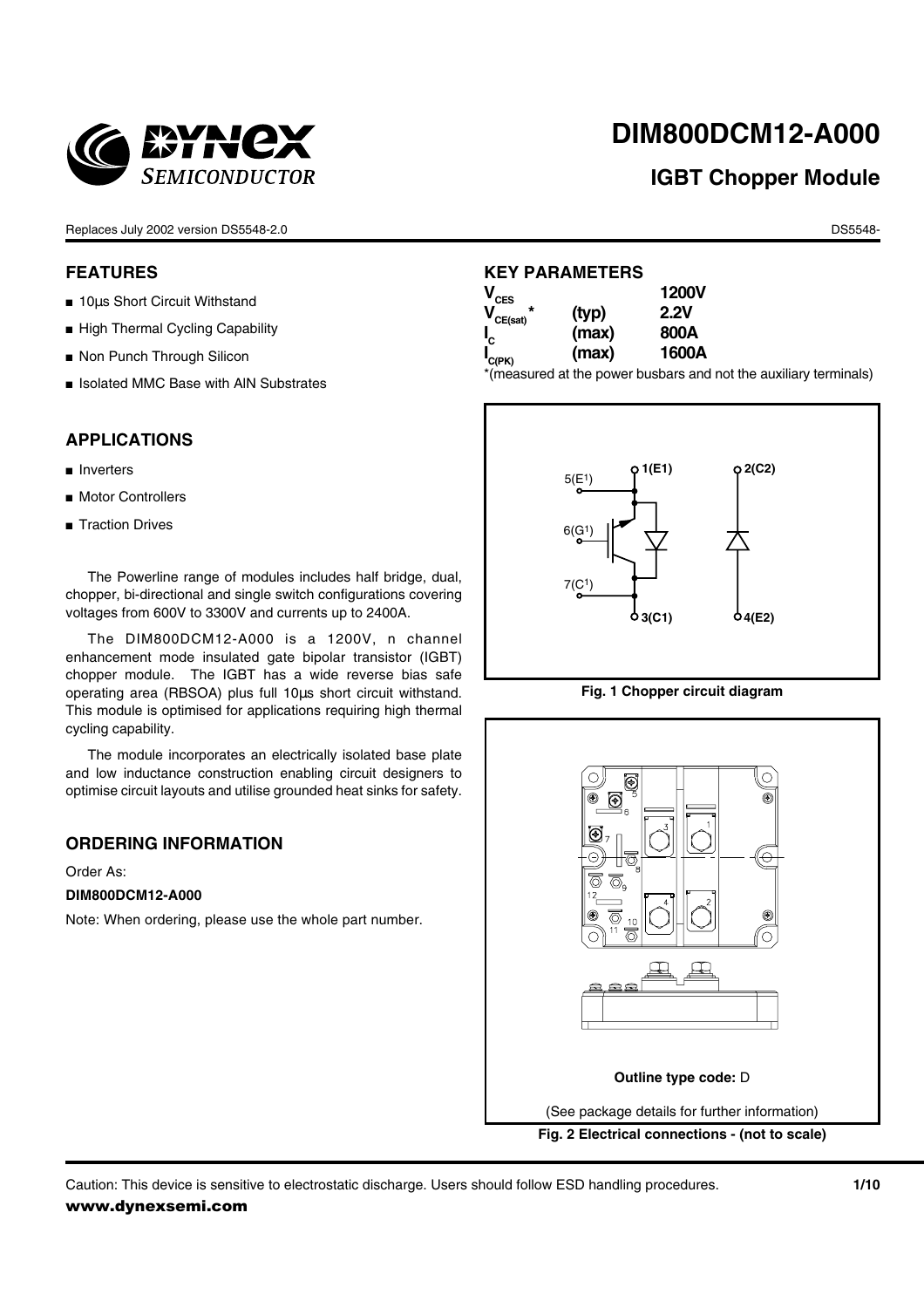

#### **ABSOLUTE MAXIMUM RATINGS - PER ARM**

Stresses above those listed under 'Absolute Maximum Ratings' may cause permanent damage to the device. In extreme conditions, as with all semiconductors, this may include potentially hazardous rupture of the package. Appropriate safety precautions should always be followed. Exposure to Absolute Maximum Ratings may affect device reliability.

**Tcase = 25˚C unless stated otherwise**

| Symbol                              | <b>Parameter</b>                         | <b>Test Conditions</b>                                  | Max. | <b>Units</b> |
|-------------------------------------|------------------------------------------|---------------------------------------------------------|------|--------------|
| $V_{CES}$                           | Collector-emitter voltage                | $V_{GF} = 0V$                                           | 1200 | v            |
| $V_{\text{GES}}$                    | Gate-emitter voltage                     | $\overline{\phantom{a}}$                                | ±20  | $\vee$       |
| $I_{\rm c}$                         | Continuous collector current             | $T_{\text{case}} = 85^{\circ}C$                         | 800  | A            |
| $I_{C(PK)}$                         | Peak collector current                   | 1ms, $T_{\text{case}} = 115^{\circ}$ C                  | 1600 | A            |
| $P_{\text{max}}$                    | Max. transistor power dissipation        | $T_{\text{case}} = 25^{\circ}$ C, $T_i = 150^{\circ}$ C | 6940 | W            |
| $l^2t$                              | Diode l <sup>2</sup> t value (IGBT arm)  | $V_B = 0$ , $t_p = 10$ ms, $T_{vi} = 125^{\circ}$ C     | 100  | $kA^2s$      |
|                                     | Diode l <sup>2</sup> t value (Diode arm) |                                                         | 225  | $kA^2s$      |
| $V_{\rm isol}$                      | Isolation voltage - per module           | Commoned terminals to base plate. AC RMS, 1 min, 50Hz   | 2500 | V            |
| $Q_{\scriptscriptstyle\mathrm{PD}}$ | Partial discharge - per module           | IEC1287. $V_1$ = 1800V, $V_2$ = 1300V, 50Hz RMS         | 10   | PC           |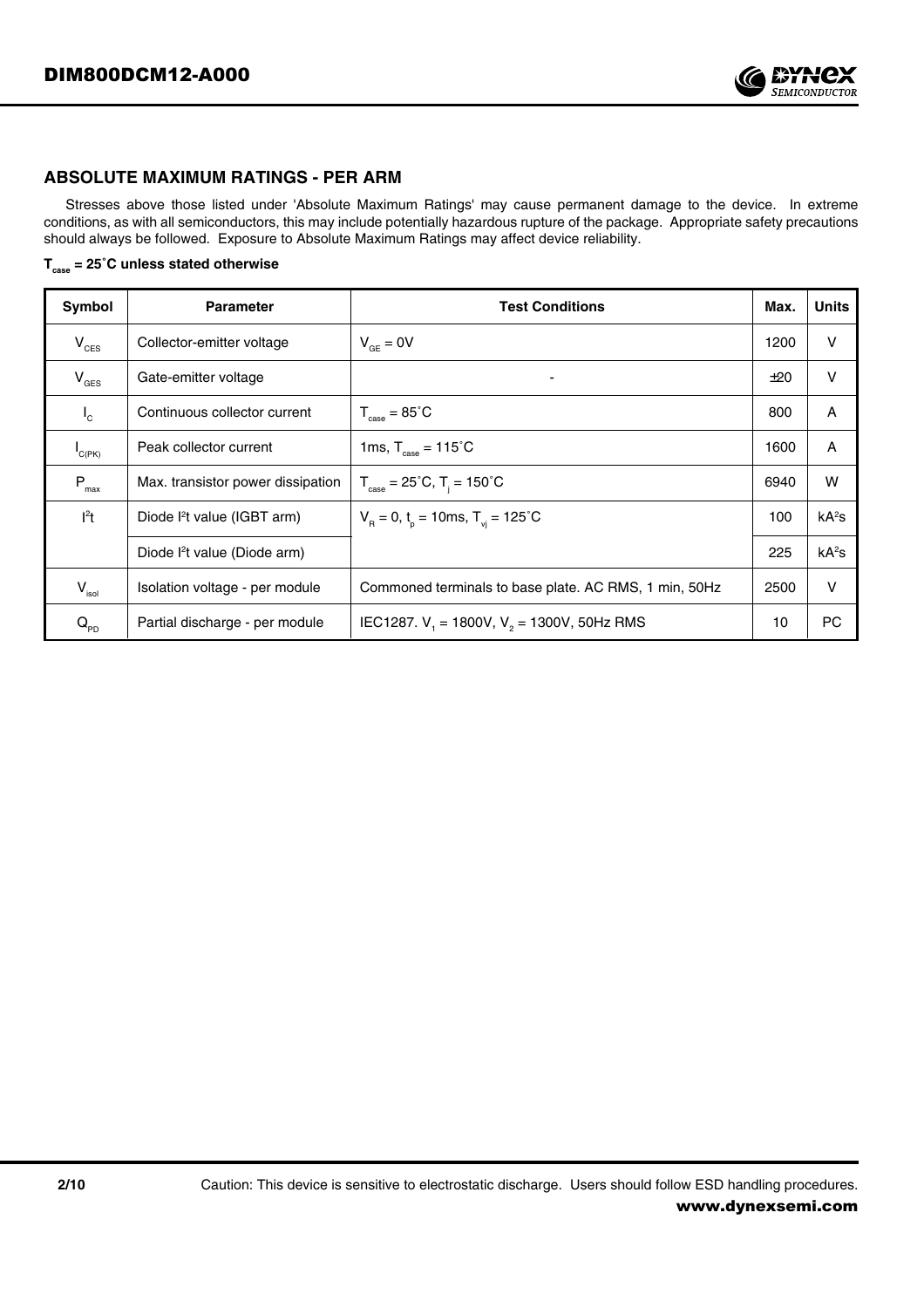

# **THERMAL AND MECHANICAL RATINGS**

| Internal insulation material:      | <b>AIN</b>       |
|------------------------------------|------------------|
| Baseplate material:                | AISiC            |
| Creepage distance:                 | 20 <sub>mm</sub> |
| Clearance:                         | 10 <sub>mm</sub> |
| CTI (Critical Tracking Index): 175 |                  |

| Symbol                    | <b>Parameter</b>                          | <b>Test Conditions</b>      | Min.                     | Typ.                     | Max.           | <b>Units</b>   |
|---------------------------|-------------------------------------------|-----------------------------|--------------------------|--------------------------|----------------|----------------|
| $R_{th(j-c)}$             | Thermal resistance - transistor (per arm) | Continuous dissipation -    |                          |                          | 18             | °C/kW          |
|                           |                                           | junction to case            |                          |                          |                |                |
| $R_{th(j-c)}$             | Thermal resistance - diode (IGBT arm)     | Continuous dissipation -    | $\overline{\phantom{a}}$ | $\blacksquare$           | 40             | °C/kW          |
|                           | Thermal resistance - diode (Diode arm)    | junction to case            |                          |                          | 26.7           | °C/kW          |
| $R_{th(c-h)}$             | Thermal resistance - case to heatsink     | Mounting torque 5Nm         |                          |                          | 8              | °C/kW          |
|                           | (per module)                              | (with mounting grease)      |                          |                          |                |                |
| $T_{j}$                   | Junction temperature                      | Transistor                  | $\overline{\phantom{a}}$ | $\overline{\phantom{a}}$ | 150            | $^{\circ}$ C   |
|                           |                                           | Diode                       | $\overline{\phantom{a}}$ | $\overline{\phantom{a}}$ | 125            | °С             |
| $\mathsf{T}_{\text{stg}}$ | Storage temperature range                 |                             | $-40$                    |                          | 125            | °С             |
|                           | Screw torque                              | Mounting - M6               | $\blacksquare$           |                          | 5              | Nm             |
|                           |                                           | Electrical connections - M4 | $\blacksquare$           |                          | $\overline{c}$ | N <sub>m</sub> |
|                           |                                           | Electrical connections - M8 |                          |                          | 10             | <b>Nm</b>      |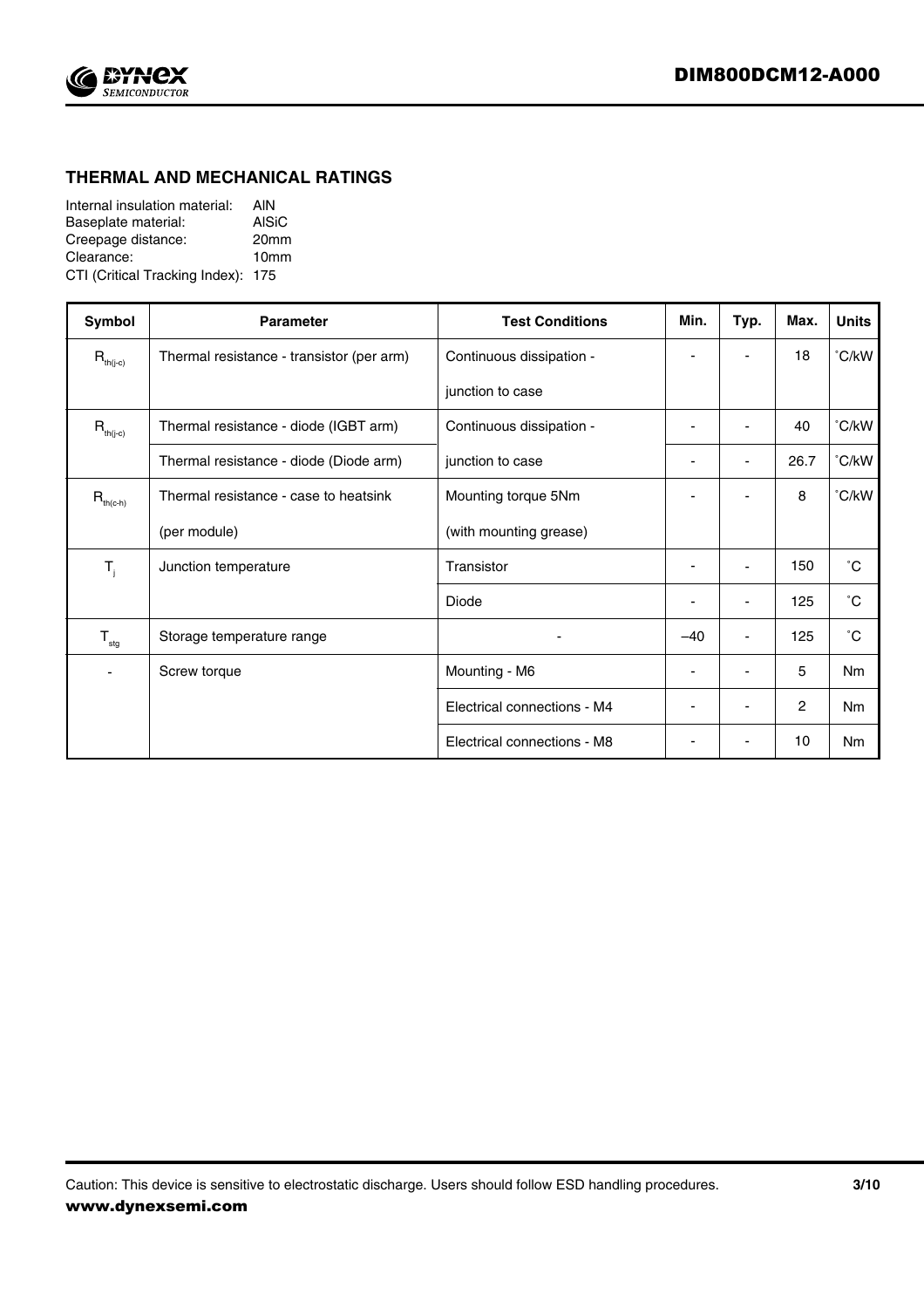

# **ELECTRICAL CHARACTERISTICS**

# T<sub>case</sub> = 25°C unless stated otherwise.

| Symbol                                  | <b>Parameter</b>                         | <b>Test Conditions</b>                                                             |         | Min.           | Typ. | Max.                     | <b>Units</b> |
|-----------------------------------------|------------------------------------------|------------------------------------------------------------------------------------|---------|----------------|------|--------------------------|--------------|
| $I_{\text{CES}}$                        | Collector cut-off current                | $V_{GE}$ = 0V, $V_{CE}$ = $V_{CES}$                                                |         |                |      | $\mathbf{1}$             | mA           |
|                                         |                                          | $V_{GE} = 0V$ , $V_{CE} = V_{CES}$ , $T_{case} = 125^{\circ}C$                     |         | ٠              |      | 25                       | mA           |
| $I_{\text{GES}}$                        | Gate leakage current                     | $V_{\text{GF}} = \pm 20 V, V_{\text{CF}} = 0V$                                     |         | -              |      | $\overline{4}$           | μA           |
| $\mathsf{V}_{\mathsf{GE}(\mathsf{TH})}$ | Gate threshold voltage                   | $I_c = 40 \text{mA}, V_{GE} = V_{CE}$                                              |         | 4.5            | 5.5  | 6.5                      | V            |
| $V_{CE(sat)}^{\dagger}$                 | Collector-emitter saturation voltage     | $V_{GE} = 15V, I_C = 800A$                                                         |         | ٠              | 2.2  | 2.8                      | V            |
|                                         |                                          | $V_{\text{GE}} = 15V$ , $I_{\text{C}} = 800A$ , , $T_{\text{case}} = 125^{\circ}C$ |         | ÷              | 2.6  | 3.2                      | V            |
| $I_{\rm F}$                             | Diode forward current                    | DC                                                                                 |         | ÷              |      | 800                      | A            |
| $I_{FM}$                                | Diode maximum forward current            | $t_{n} = 1$ ms                                                                     |         | ÷              |      | 1600                     | A            |
| $V_{F}^{\dagger}$                       | Diode forward voltage (IGBT arm)         | $I_{\rm E} = 800A$                                                                 |         |                | 2.1  | 2.4                      | V            |
|                                         | Diode forward voltage (Diode arm)        |                                                                                    |         | $\blacksquare$ | 1.8  | 2.1                      | V            |
|                                         | Diode forward voltage (IGBT arm)         | $I_{\rm F}$ = 800A, $T_{\rm case}$ = 125°C                                         |         |                | 2.1  | 2.4                      | $\vee$       |
|                                         | Diode forward voltage (Diode arm)        |                                                                                    |         |                | 1.7  | 2.0                      | $\vee$       |
| $\mathbf{C}_{\text{ies}}$               | Input capacitance                        | $V_{CF} = 25V$ , $V_{GF} = 0V$ , $f = 1MHz$                                        |         | ä,             | 90   | $\blacksquare$           | nF           |
| $L_{M}$                                 | Module inductance - per arm              |                                                                                    |         | $\blacksquare$ | 20   | $\overline{\phantom{a}}$ | nH           |
| $R_{INT}$                               | Internal transistor resistance - per arm |                                                                                    |         |                | 0.27 | $\blacksquare$           | $m\Omega$    |
| $SC_{Data}$                             | Short circuit. I <sub>sc</sub>           | $T_i = 125^{\circ}C$ , $V_{cc} = 900V$ ,                                           | $I_{1}$ |                | 5500 | $\blacksquare$           | A            |
|                                         |                                          | $t_p \le 10 \mu s$ , $V_{CE(max)} = V_{CES} - L^*$ . di/dt $ I_2 $                 |         |                | 4500 | $\overline{\phantom{a}}$ | A            |
|                                         |                                          | IEC 60747-9                                                                        |         |                |      |                          |              |

**Note:**

† Measured at the power busbars and not the auxiliary terminals)

\* L is the circuit inductance +  $L_{\text{M}}$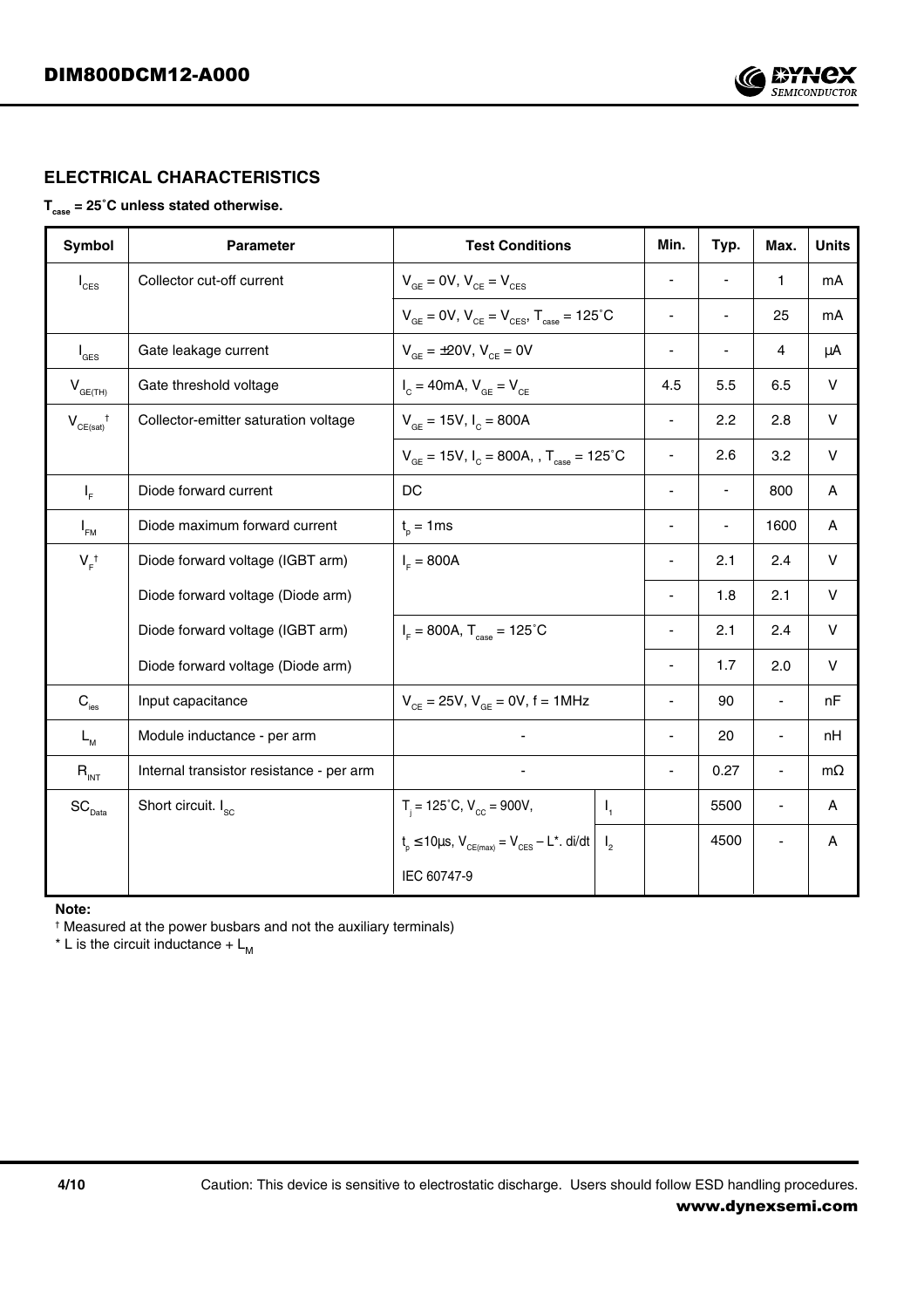

# **ELECTRICAL CHARACTERISTICS**

#### **Tcase = 25˚C unless stated otherwise**

| Symbol                                         | <b>Parameter</b>              | <b>Test Conditions</b>                  | Min.                     | Typ. | Max.                         | <b>Units</b> |
|------------------------------------------------|-------------------------------|-----------------------------------------|--------------------------|------|------------------------------|--------------|
| $t_{\text{d(off)}}$                            | Turn-off delay time           | $I_c = 800A$                            | $\overline{\phantom{a}}$ | 1250 | $\overline{\phantom{a}}$     | ns           |
| $t_{\rm f}$                                    | Fall time                     | $V_{GF} = \pm 15V$                      | $\overline{\phantom{a}}$ | 170  | $\overline{\phantom{a}}$     | ns           |
| $E_{_{\rm OFF}}$                               | Turn-off energy loss          | $V_{CF} = 600V$                         | ٠                        | 130  | $\overline{\phantom{a}}$     | mJ           |
| $t_{\text{\tiny d(0n)}}$                       | Turn-on delay time            | $R_{G(ON)} = R_{G(OFF)} = 2.7\Omega$    | $\overline{\phantom{a}}$ | 250  | $\overline{\phantom{a}}$     | ns           |
| $t_{\rm r}$                                    | Rise time                     | $L \sim 100nH$                          | $\overline{\phantom{a}}$ | 250  | $\qquad \qquad \blacksquare$ | ns           |
| $\mathsf{E}_{\scriptscriptstyle{\mathsf{ON}}}$ | Turn-on energy loss           |                                         | $\blacksquare$           | 80   | $\overline{\phantom{a}}$     | mJ           |
| $\mathsf{Q}_{_{\!g}}$                          | Gate charge                   |                                         | ٠                        | 9    | $\overline{\phantom{a}}$     | $\mu$ C      |
| $Q_{\rm r}$                                    | Diode reverse recovery charge | $I_{\rm F}$ = 800A, $V_{\rm B}$ = 600V, | $\overline{\phantom{a}}$ | 80   | $\overline{\phantom{a}}$     | $\mu C$      |
| $I_{rr}$                                       | Diode reverse current         | $dl$ <sub>F</sub> /dt = 4200A/ $\mu$ s  | ٠                        | 380  | $\blacksquare$               | A            |
| $E_{\text{REC}}$                               | Diode reverse recovery energy |                                         | $\overline{\phantom{a}}$ | 30   | -                            | mJ           |

# **Tcase = 125˚C unless stated otherwise**

| Symbol                                                       | <b>Parameter</b>              | <b>Test Conditions</b>               | Min.                     | Typ. | Max.                     | <b>Units</b> |
|--------------------------------------------------------------|-------------------------------|--------------------------------------|--------------------------|------|--------------------------|--------------|
| $t_{d(off)}$                                                 | Turn-off delay time           | $I_c = 800A$                         | ۰                        | 1500 | ٠                        | ns           |
| $t_{\rm f}$                                                  | Fall time                     | $V_{\text{GF}} = \pm 15V$            | $\blacksquare$           | 200  | $\overline{\phantom{a}}$ | ns           |
| $\mathsf{E}_{\mathsf{OFF}}$                                  | Turn-off energy loss          | $V_{CF} = 600V$                      |                          | 160  | ٠                        | mJ           |
| $\mathfrak{t}_{\scriptscriptstyle{\mathsf{d}(\mathsf{on})}}$ | Turn-on delay time            | $R_{G(ON)} = R_{G(OFF)} = 2.7\Omega$ | $\overline{\phantom{a}}$ | 400  | ٠                        | ns           |
| $t_{\rm r}$                                                  | Rise time                     | $L \sim 100nH$                       |                          | 220  | $\overline{\phantom{a}}$ | ns           |
| $E_{ON}$                                                     | Turn-on energy loss           |                                      | ٠                        | 120  | $\overline{\phantom{a}}$ | mJ           |
| $Q_{\rm r}$                                                  | Diode reverse recovery charge | $I_{F}$ = 800A, $V_{B}$ = 600V,      | $\blacksquare$           | 160  | $\overline{\phantom{a}}$ | $\mu$ C      |
| $\mathsf{I}_{\mathsf{r}\mathsf{r}}$                          | Diode reverse current         | $dl_{F}/dt = 4000A/\mu s$            | ۰                        | 450  | ٠                        | A            |
| $E_{\text{\tiny REC}}$                                       | Diode reverse recovery energy |                                      |                          | 60   | ٠                        | mJ           |

Caution: This device is sensitive to electrostatic discharge. Users should follow ESD handling procedures. **5/10** www.dynexsemi.com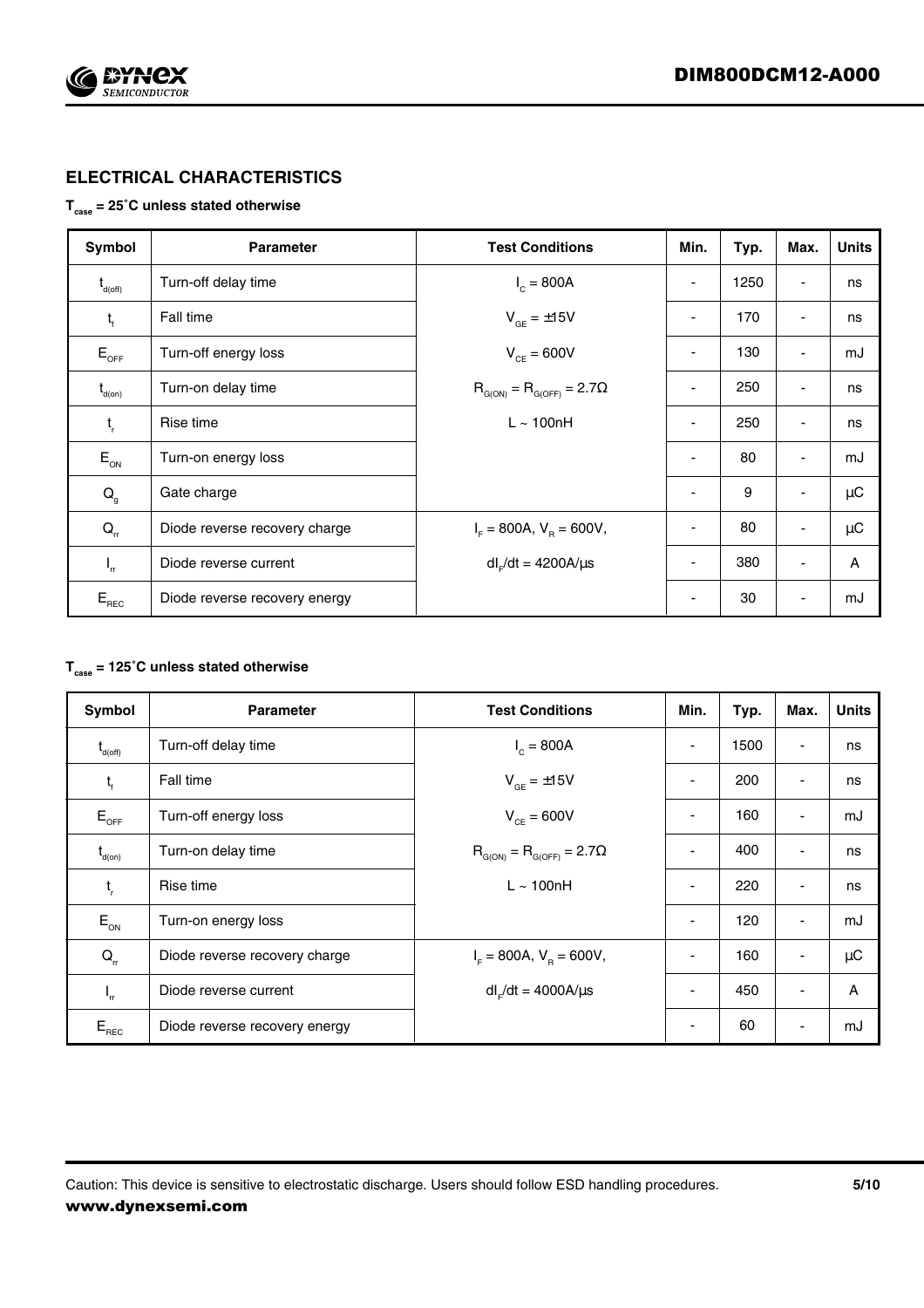

# **TYPICAL CHARACTERISTICS**



**6/10** Caution: This device is sensitive to electrostatic discharge. Users should follow ESD handling procedures.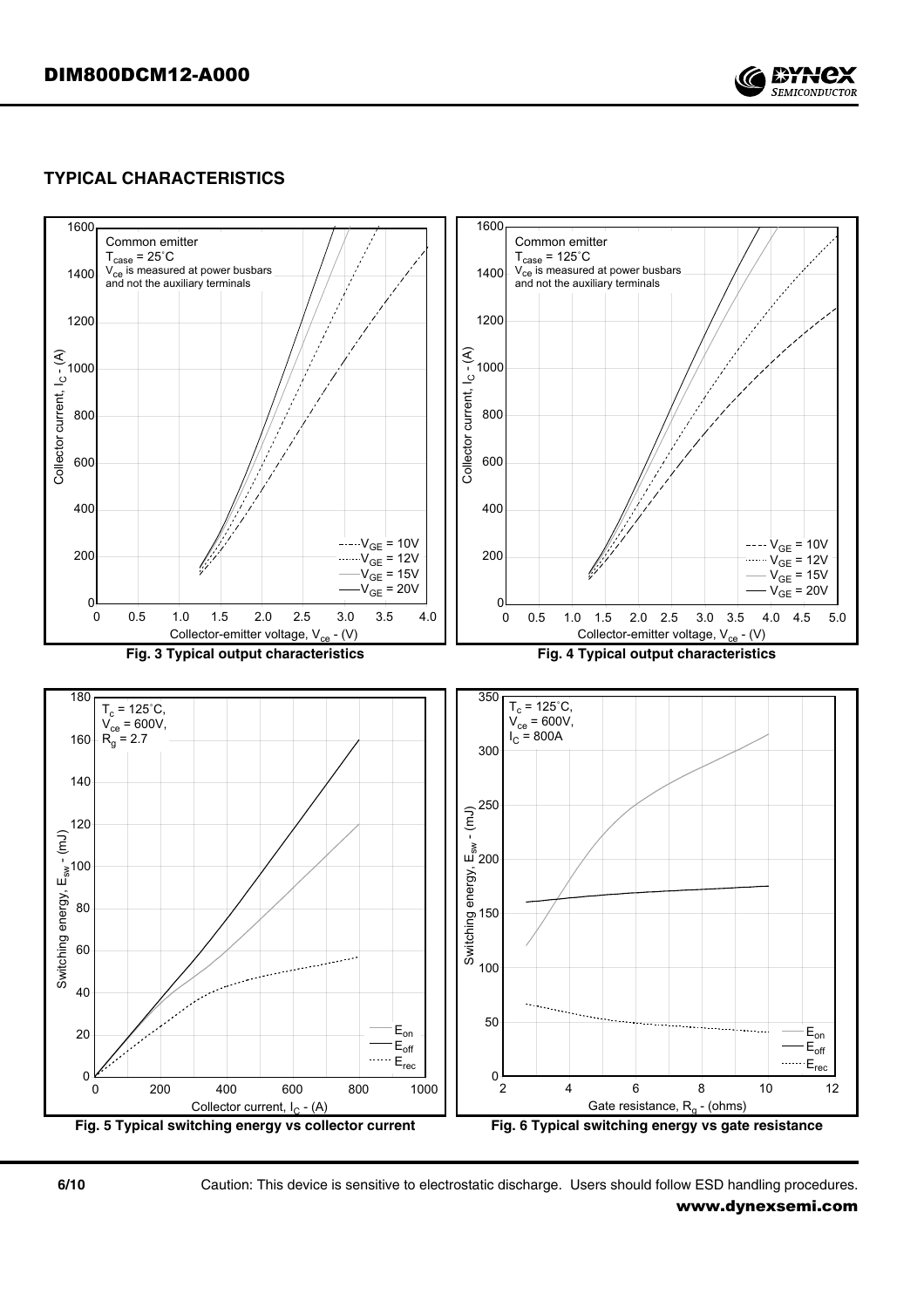

Caution: This device is sensitive to electrostatic discharge. Users should follow ESD handling procedures. **7/10**

EYNCX **SEMICONDUCTOR**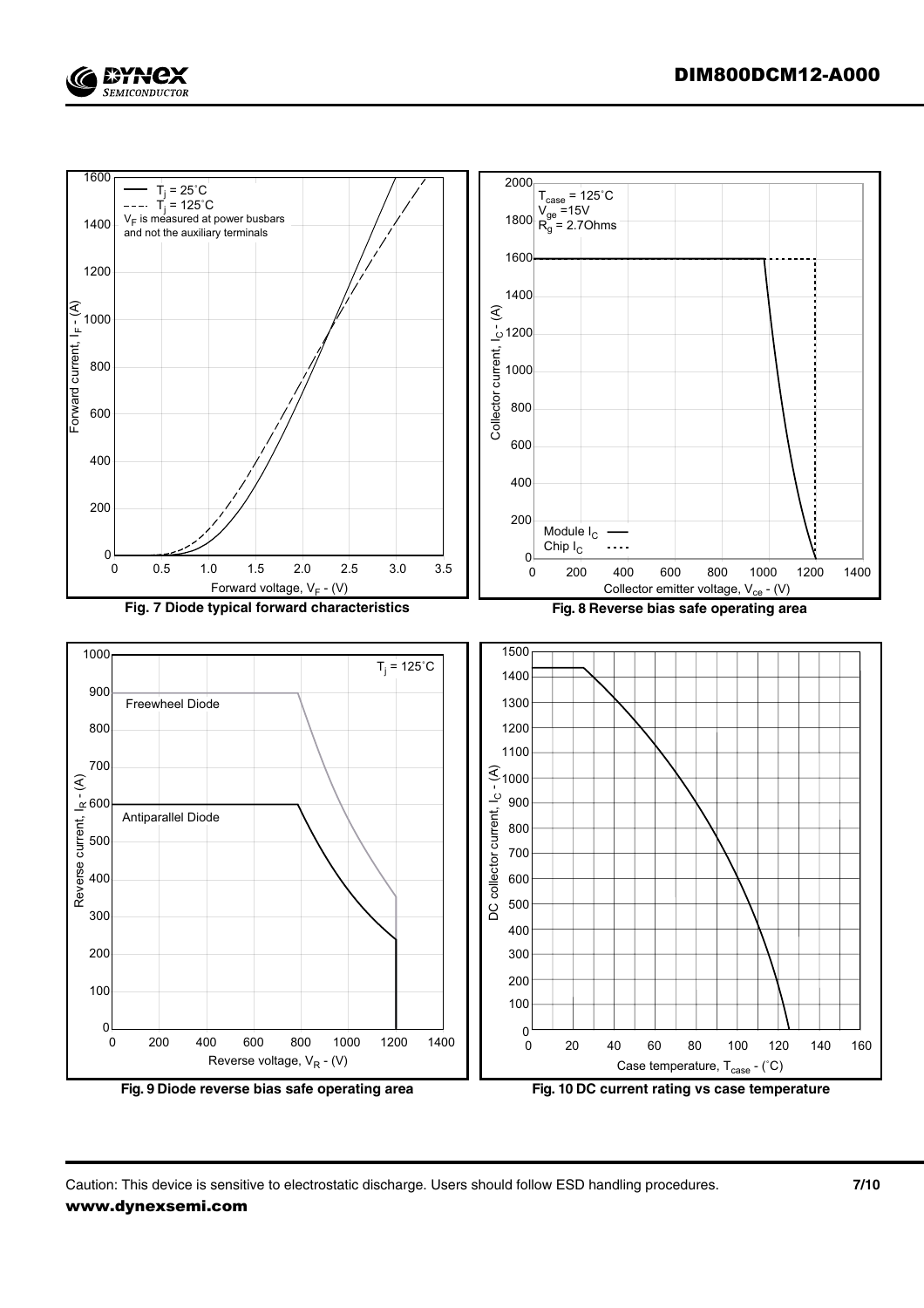



**Fig. 11 Transient thermal impedance**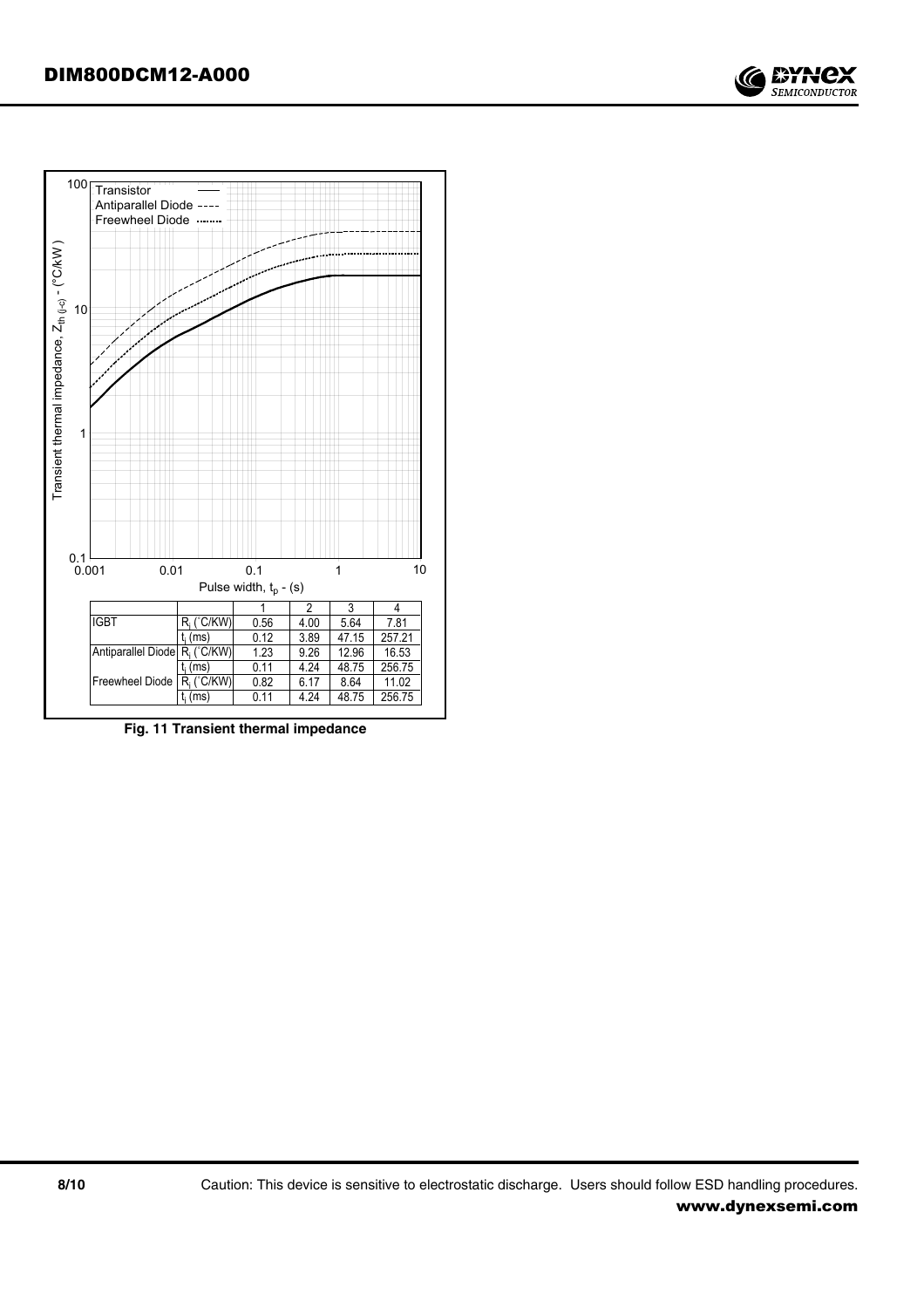

# **PACKAGE DETAILS**

For further package information, please visit our website or contact Customer Services. All dimensions in mm, unless stated otherwise. DO NOT SCALE.



Caution: This device is sensitive to electrostatic discharge. Users should follow ESD handling procedures. **9/10** www.dynexsemi.com